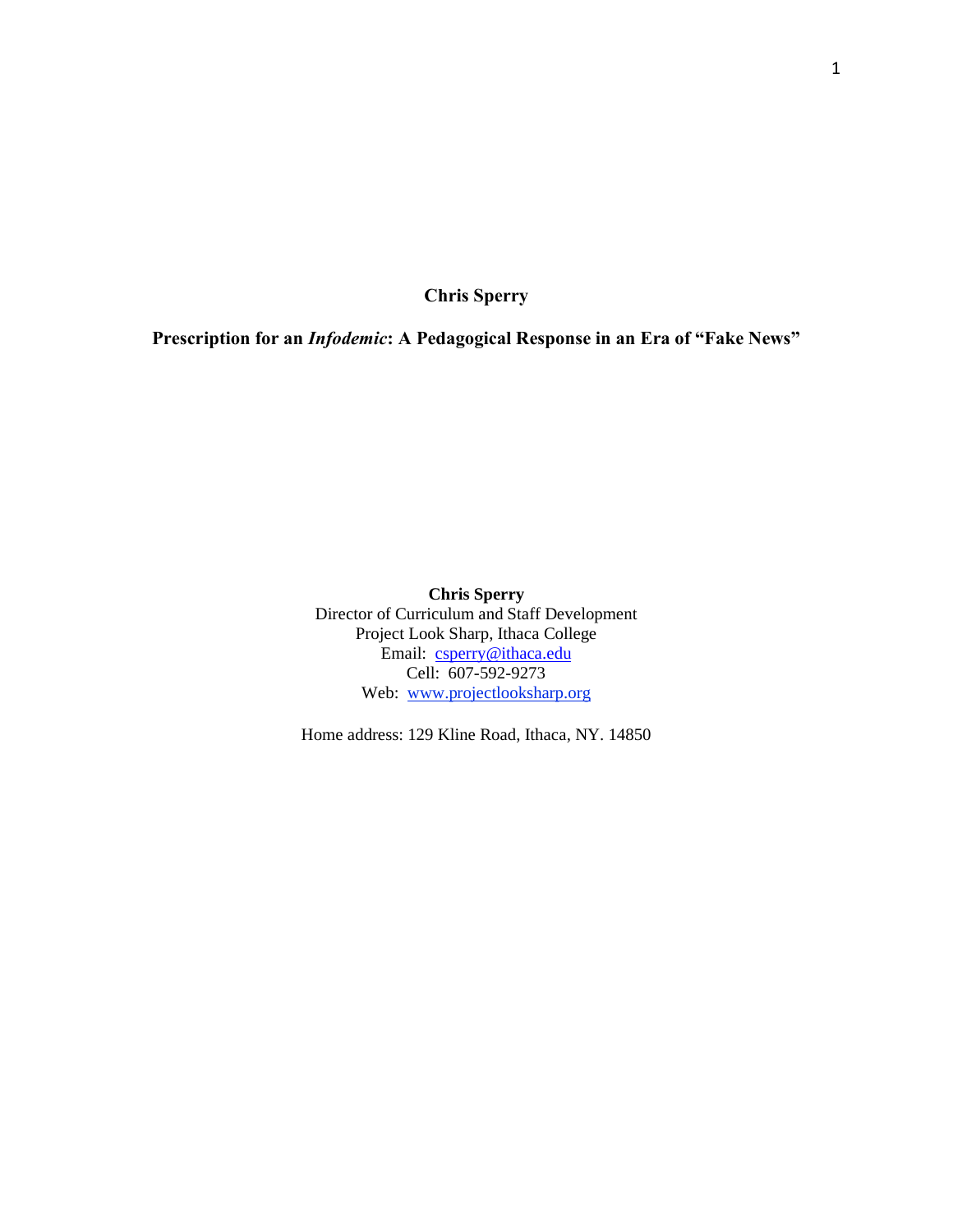### **Prescription for an** *Infodemic***: A Pedagogical Response in an Era of "Fake News"**

As of this writing our country is in the midst of an unprecedented economic and educational shutdown due to the coronavirus pandemic. Simultaneously, across the globe we are suffering from, as the World Health Organization claims, an *Infodemic*: "an over-abundance of information – some accurate and some not – that makes it hard for people to find trustworthy sources and reliable guidance when they need it" (World Health Organization, 2020, p. 2). The Covid-19 Infodemic was made possible by a convergence of social changes that have left our media so politicized, authority so subjective, and our politics so polarized that truth has become virally malleable?

This chapter attempts to answer three questions about this unprecedented historical and pedagogical moment. What are the factors that have led to this crisis of belief? What do we know about how young people assess truth in mediated messages? And, how can media literacy help our students to effectively navigate the complexities of their hyper-mediated world?

#### **A Perfect Storm for Epistemological Divergence**

Long before the Internet revolutionized media, Alvin Toffler (1970) wrote the book *Future Shock* about the ever-increasing rate of change that was warping our ability to manage life in the  $20<sup>th</sup>$  century. The mass and velocity of digital information in the  $21<sup>st</sup>$  century has shortcircuited our collective ability to thoughtfully reflect on the data we take in. We need educational strategies that will support young people in learning to manage this onslaught to our collective (and individual) nervous systems.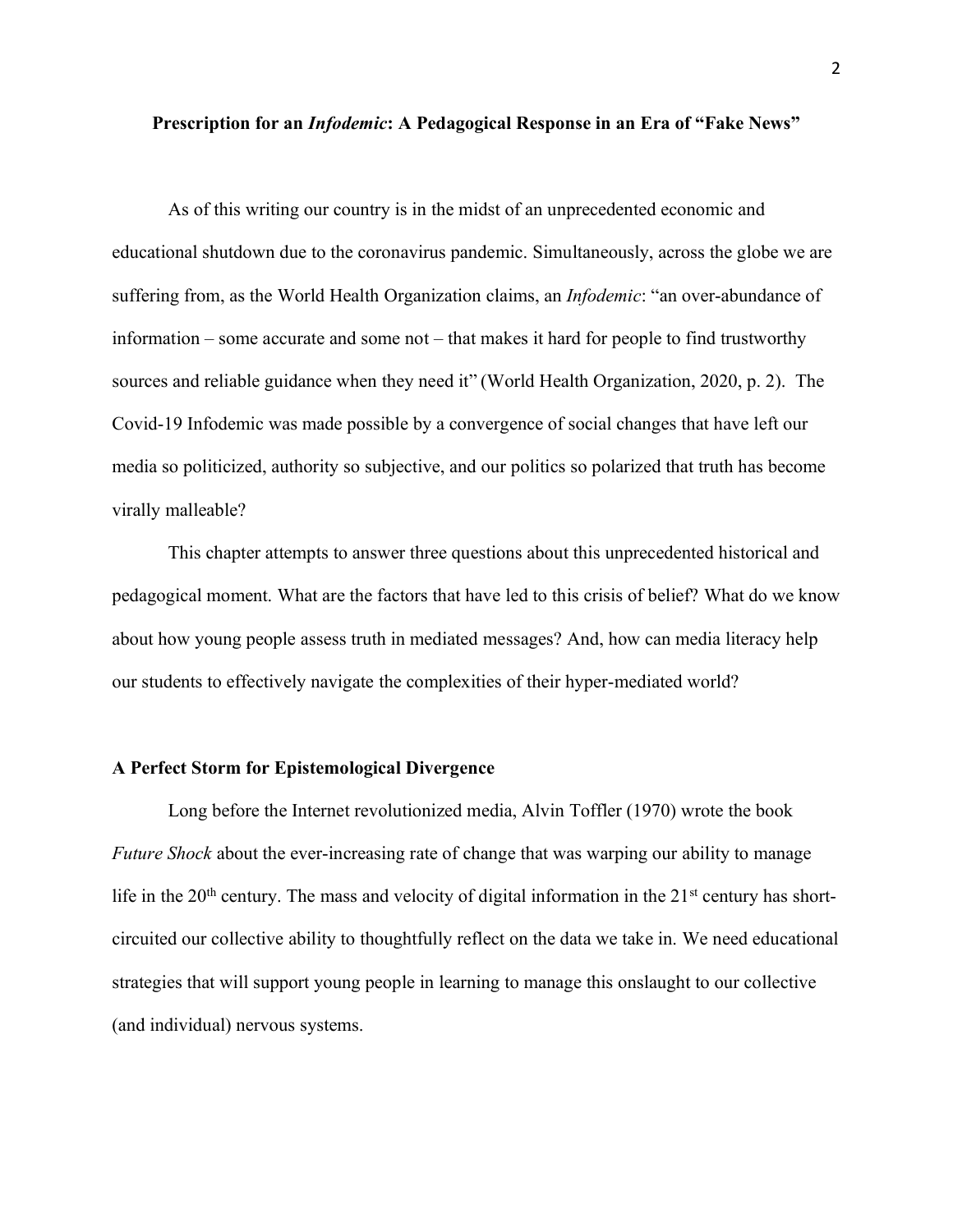At the time in which Toffler was writing, our news environment was dominated by a small number of national TV networks that all sought to deliver the broadest swath of American eyeballs to their advertisers. This fueled a particularly moderate approach to the news that marginalized "extreme" views and helped keep the electorate focused on the political middle. What is now referred to as "traditional journalism" emerged from the economic incentives propelled by the primary 20th century mass media technologies of radio and TV. Starting in the 1980s with the growth of cable news and in the 1990's with the rise of talk radio, the presentation of "news" became increasingly fueled by political passion (particularly on the right). The Internet magnified the capacity of cable and radio to segment viewers (and advertising dollars) into political echo chambers. The rise of social media propelled forward the trend for our news media consumption to act as a positive feedback loop, reinforcing fragmented politics. Today one can watch, listen and read news 24 hours a day that represents only one narrow slice of ideological identity. This segmenting of our media ecology has had a profound influence on how we perceive the world and how we perceive those who disagree with our views.

While these technological and economic changes to the news business have helped to divide the world views of our citizenry, so has our politics. As Ezra Klein (2020) explains in his book *Why We're Polarized*, social changes (e.g., the civil rights movement), demographic changes (e.g., the browning of America), and political changes (e.g., the South becoming Red), have led to the tribalization of American politics. As a citizenry, we have become progressively more entrenched in cultural, religious, racial, geographic and ideological identities that are fed by media filter bubbles – a self-reinforcing loop of political and social polarization.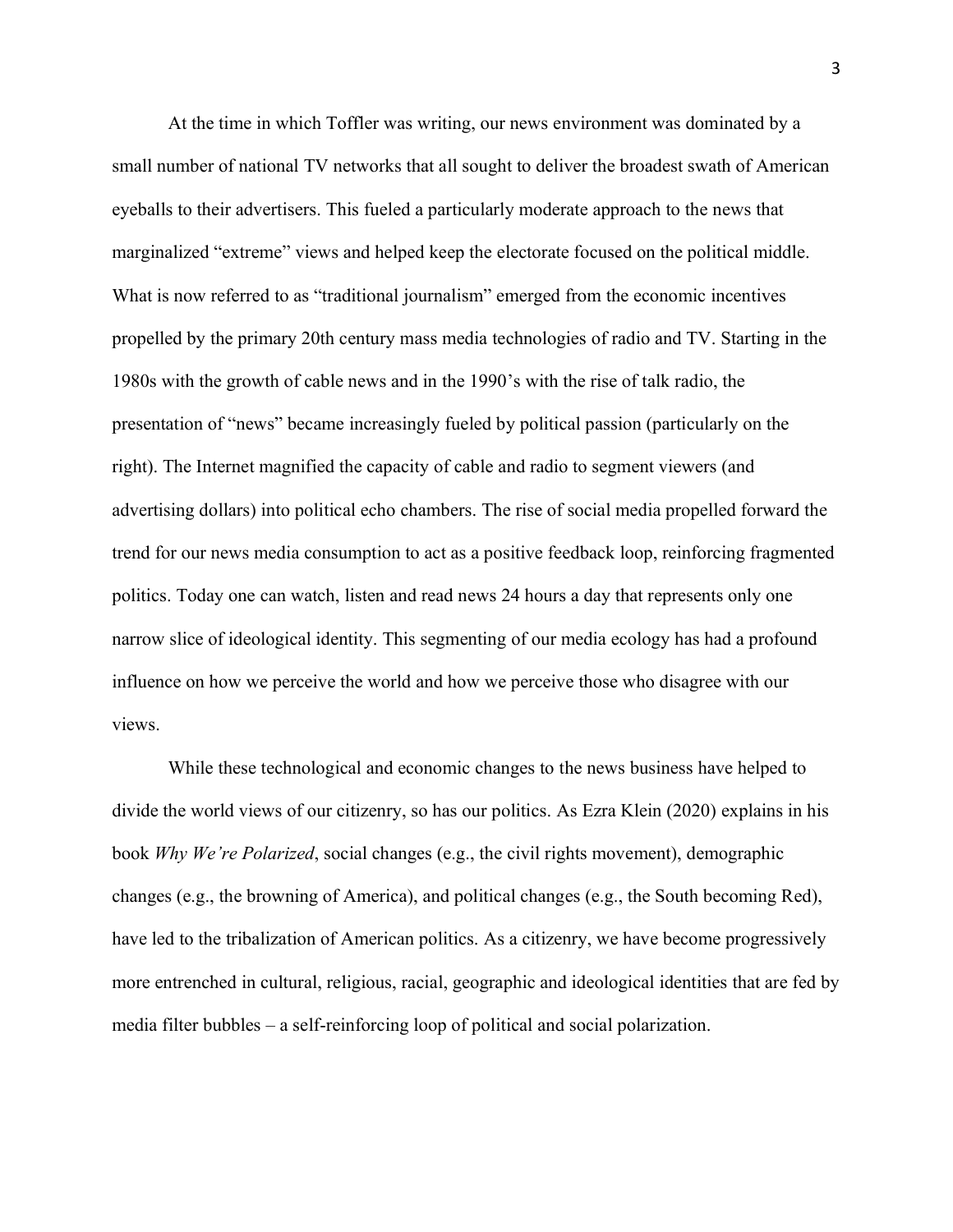Another component of this perfect storm of division has been the undermining of traditional authorities. Many factors have fed this movement, both from the left and right. The "youth revolution" of the 1960s and '70s legitimized the delegitimization of "the system," seeding alternative lifestyles, institutions and perspectives. Legacies of this movement have included broad gains in social, civil and environmental justice, but also the undermining of traditional authorities that can include science, medicine, education and politics. The movement on the right to delegitimize authority has been even more pronounced in recent years. The success of the modern Republican Party was built, in part, on a criticism of big government. While the Tea Party expanded that to a critique of established politics, Donald Trump took it to an unprecedented level. Few analysts anticipated Trump's extraordinary ability to not only delegitimize mainstream politics and established media, but to use opposition to those authorities as a cornerstone for his own popularity. In addition, Trump tapped into a deep vein in American politics and social media that leveraged fear of demographic, social and global changes to get attention and ultimately power.

The biases of traditional corporate media have also contributed to our divided politic. Drama sells, as does inflamed passions, controversy, and fear. In their book *un-Spun*, Brooks Jackson and Kathleen Hall Jamieson (2007) point to the "FUD Factor" – generating fear, uncertainty and doubt – as a primary tool used by politicians, advertisers and the news media to get people to keep coming to them for answers and information. In the  $20<sup>th</sup>$  century these draws for audience eyeballs were, at least in part, moderated by social forces and policies (e.g., the Public Interest Standard for broadcast news). Today these corporate media biases operate untethered. The greatest calamities, the deepest fears, the bloodiest conflicts, and the most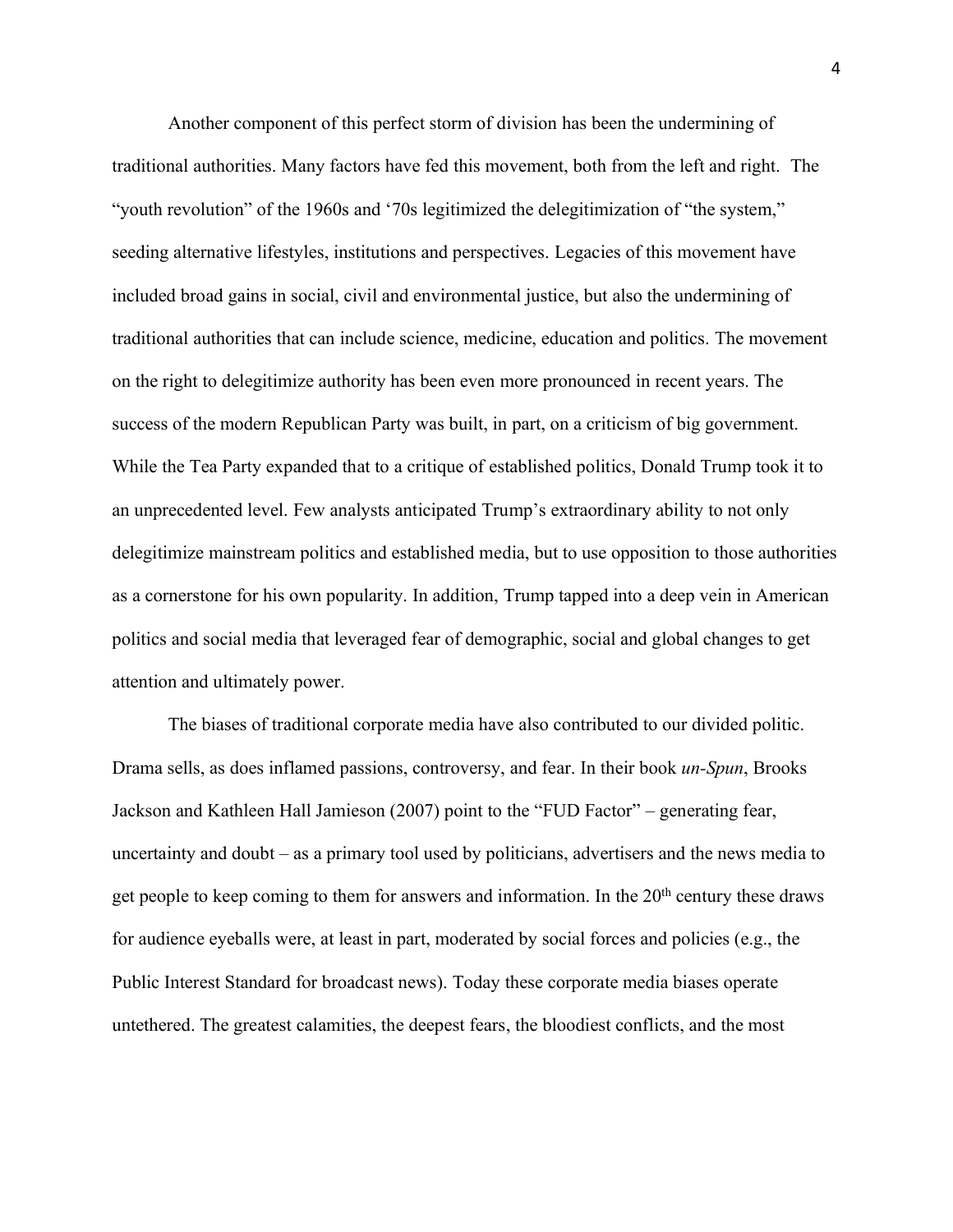outrageous voices have been able to dominate mainstream media coverage. We can't seem to look away from the endless string of car crashes. And this fits the appetite of corporate media.

Our students also need to understand the biases stemming from the different forms of media. Marshall McLuhan (1964), in his book *Understanding Media*, argued that we should be paying more attention to the communication mediums themselves – and their inherent biases – than to the messages they convey. McLuhan's argument that "the medium is the message" rings true in this time of proliferating media forms. Social media have both democratized mass communications and undermined professional journalism. The Facebook message from your favorite uncle may seem personal and carry his credibility, but it also may have originated in Ukraine as a scam for advertising revenue. It is important for young people to regularly reflect on the biases in media – the sources, their messages and their forms.

The proliferation of new media forms, the biases of for-profit news, the delegitimization of traditional authorities, the polarization of our electorate into segmented information bubbles, and the quantity and speed of  $21<sup>st</sup>$  century media have all helped to bring us to this historical moment where one's understanding of what is true and what is fake has more to do with our tribally affiliated news sources than our understanding of the facts.

#### **Whose News, Whose Facts?**

One of the core principles of media analysis is that people interpret media messages through their own lenses – through their own identities, experiences and motives (NAMLE, 2013). This is most evident in our "understanding" of "fake news." Donald Trump popularized the term to delegitimize mainstream media outlets that regularly criticized the president. Trump uses criticism of these historic institutions of journalism – these lying bastions of elitism – to fuel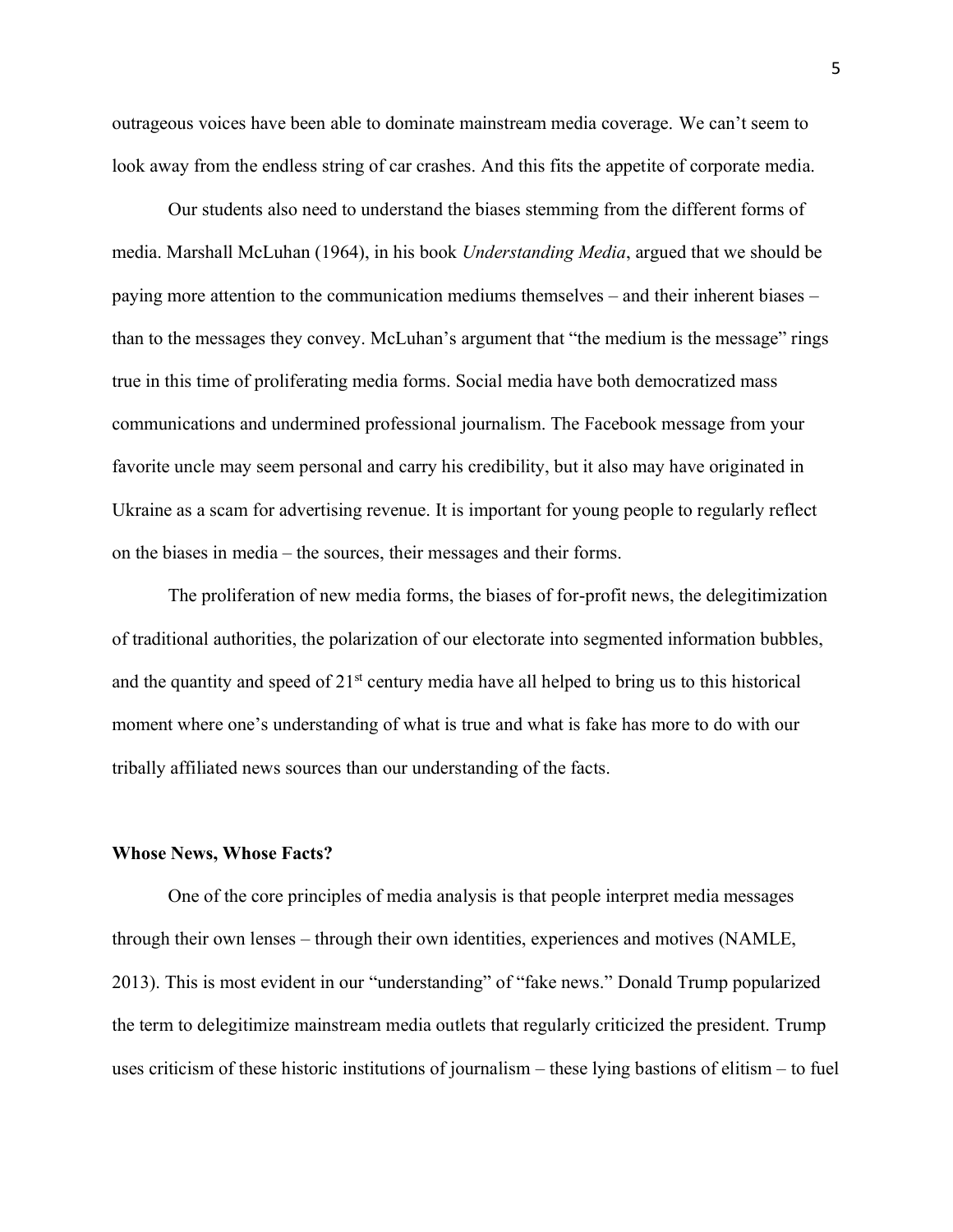the resentments of his outraged base using social media and through supportive news outlets, most notably Fox News. For others the term "fake news" refers to media messages that are inaccurate, intentionally deceptive, and just plain lies. The typical purpose of this type of fake news is financial gain, often through advertising revenue. But it can also be spread for political purposes, such as the debunked Pizzagate conspiracy theory that Hillary Clinton's 2016 presidential campaign was involved in a sex trafficking operation run out of a Washington DC pizzeria. Social media have fed on these tribalized untruths. The top 20 fake news stories about the 2016 election received more engagement on Facebook than the top 20 stories from the major media outlets. (Chang, Lefferman, Pedersen, & Martz, 2016).

Both types of fake news – truly fake news and accusations of fake news – share a common root, the polarization of belief about "the facts." The factors discussed earlier have led our nation to a situation where the flood of facts – including false facts, biased facts, distorted facts, misleading facts and accurate facts – have enabled us to choose the facts that fit our preexisting views.

## **The Infodemic**

Our hyper-speed, dramatized, tribalized, and polarized culture became a prime breeding ground for the coronavirus infodemic where civil society could no longer agree on basic scientific facts. A March 2020 PEW Research Center study found that 79% of Fox News viewers (but only 35% of MSNBC viewers) thought that the news media had exaggerated the risks about the coronavirus outbreak (Jurkowitz & Mitchell, 2020). So many false coronavirus theories went viral, literally overnight, that it would take the remainder of this chapter just to list them. Some claims, like Alex Jones' peddling of SuperSilver Immune Gargle were blatant pitches to sell 21<sup>st</sup>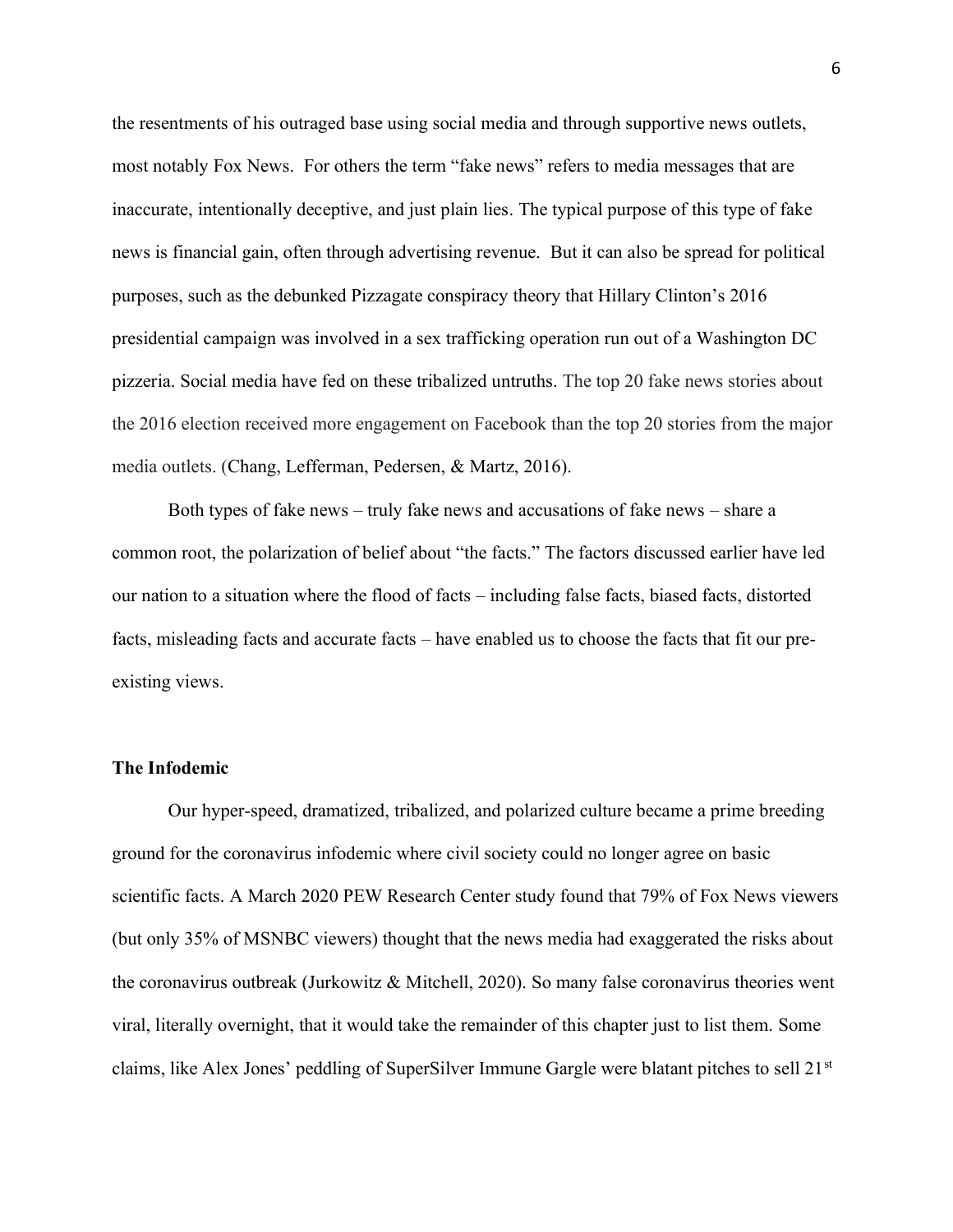century snake oil. Others tied into larger conspiracy theories. Despite any evidence, Donald Trump suggested that the virus may have been intentionally released from a lab in Wuhan (Dilanian, Kube & Lee, 2020), while a Chinese official suggested that the US military brought the virus to Wuhan (Sardarizadeh & Robinson, 2020). Many of these stories fit snugly into the vein of political conspiracy that has thrived in our era of "alternative facts." <sup>1</sup>

The basis of enlightenment thinking is brought into question when reason defers to passion, facts defer to identities, and everything becomes political. As educators we need to reexamine our approach to teaching students about truth. We have tried to double-down on science and facts, but the converging forces of social and technological change have overwhelmed our methodologies. We need a new pedagogy that recognizes the constructivist nature of learning. But this should emerge from what we know empirically about how students assess what is true and not true in the media.

#### **How Students Assess Truth**

In 2016 the Stanford History Education Group (SHEG) published an often-cited study of how students assess misinformation in the news. They concluded:

At all grade levels, students struggled to make even the most basic evaluations. Middle school students could not distinguish between news articles and sponsored content. High school students were unable to identify verified social media accounts. Even college students could not determine the organization behind a supposedly non-partisan website. In short, we found young people ill equipped to make sense of the information that floods their phones, tablets, and laptops. (Breakstone, p. 219)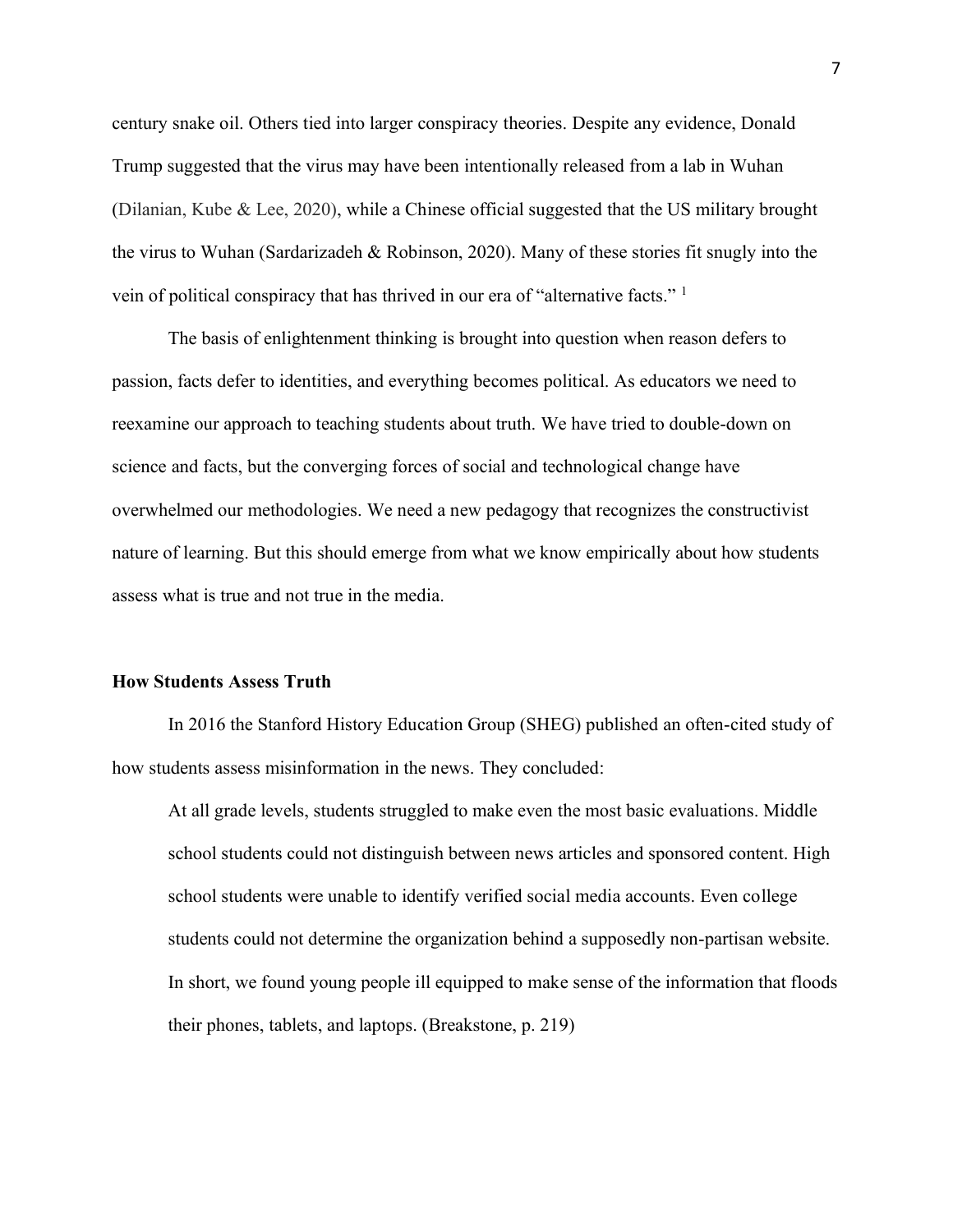This conclusion was reinforced in a follow-up study in 2019. The SHEG researchers in both studies found that students often applied the strategies they had been taught in school for assessing the credibility of web sites, including avoiding Wikipedia, looking for evidence, and using check lists such as the CRAAP test (Currency, Relevancy, Authority, Accuracy, Purpose) (Meriam Library, 2010). Unfortunately, these strategies typically fell short of the kind of inquiry students needed to be effective in their evaluation. While students avoided Wikipedia, they readily accepted the credibility of other, even less accurate sites. They accepted evidence at face value without questioning the reliability of the "evidence." For example, in the study students watched a YouTube video titled *Democratic Ballot Stuffing* that showed a poll worker looking away as another person stuffed ballots. For most high school students, this was conclusive "evidence" of Democratic election fraud. When evaluating the credibility of websites, students were typically fooled by less credible sites if they had a professional-looking design and credible-sounding authorship. In short, the students followed the guidelines they were taught but did not apply independent critical thinking skills that would enable them to see nuance and probe beyond the given strategies. (SHEG, 2016)

All educators have many examples of students who can fluidly apply a strategy during class exercises and assessments, but then fail to apply those the very next week in class, let alone to apply well-demonstrated academic learning to their life outside of school. In their book *The Teacher's Guide to Media Literacy: Critical Thinking in a Multimedia World*, Cyndy Scheibe and Faith Rogow (2012) write that curiosity – the desire to ask questions – is a key component of critical thinking and successful media literacy. It is this broader engagement in the process of inquiry – going beyond the teaching of discrete analytical skills – that is key to developing lifelong habits of analysis, evaluation and critical thinking.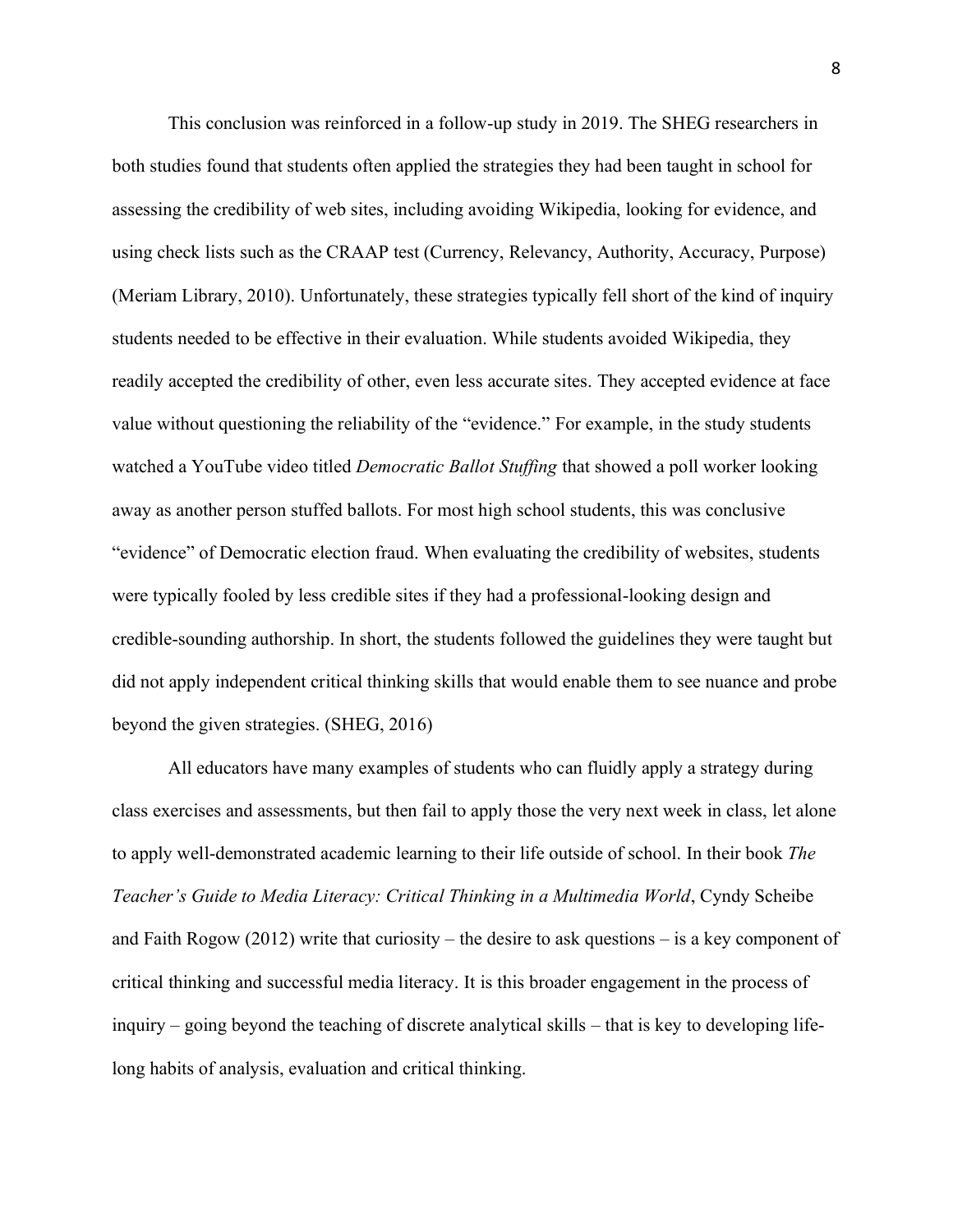Oher research on student thinking about the news, although far less cited than the SHEG study, has far-reaching implications for teaching and learning. In *Educating for Democracy in a Partisan Age: Confronting the Challenges of Motivated Reasoning and Misinformation*, Joseph Kahne and Benjamin Bowyer (2017) evaluated how young people (aged 15 to 25) understand fake news*.* Like the SHEG study, Kahne and Bowyer found that students were ill-prepared for the era of fake news. But they disaggregated different groups of students based on their prior political knowledge, leading to important insights about how students see fake news. They discovered that high school students who are very knowledgeable about politics are no better able to identify misinformation in the news than students who know very little about politics. In fact, their greater knowledge and motivation leads them to more readily spin the facts to confirm what they already believe and to disconfirm contradictory information and sources (confirmation bias).

The Kahne and Bowyer study punches a hole in the old belief that "if we teach our students the facts - they will understand the truth." If we are to have an authentic democracy, we need to shift from an over-emphasis on teaching facts to developing (and assessing) students' habits of critical thinking, including about their own biases. In addition to giving our students knowledge and communicating the importance of facts, we need to teach young people, from kindergarten through college, to ask good questions, to value good reasoning, to be openminded, and to reflect on their own thinking.

 In their article, *Misinformation in the Information Age: What Teachers Can Do to Support Students,* Joe Kahne and Erica Hodgin (2018) identified three media literacy strategies that were successful in helping young people to identify truth vs fiction in the news: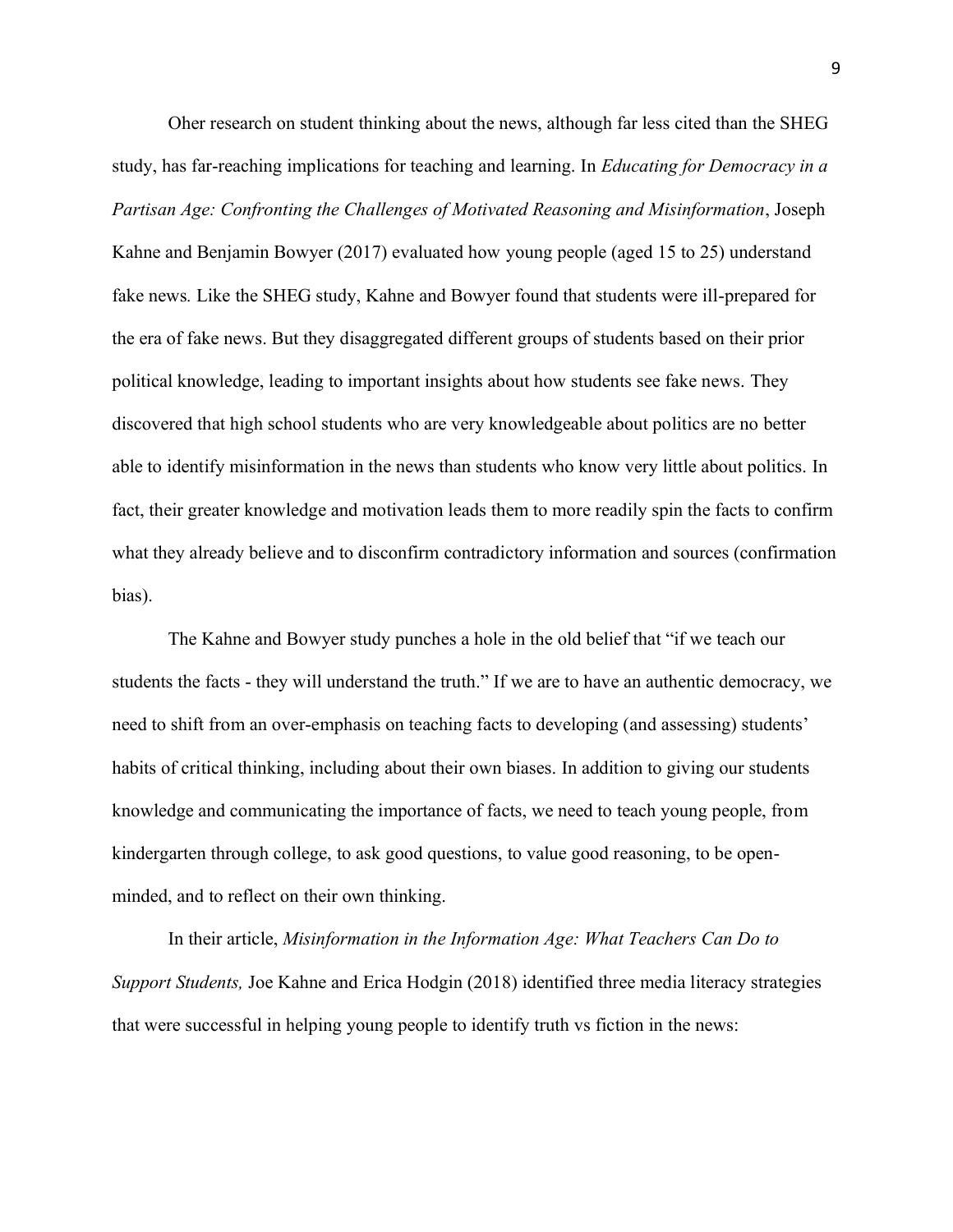*#1- Develop Nuanced Skills & Strategies for assessing the accuracy of truth claims that move beyond hard and fast rules or rote checklists.*

*#2 – Reflect on Thought Processes including supporting students to develop an awareness of the role their individual thinking plays in understanding and evaluating online information and helping students acknowledge their own opinions and perspectives and how those may influence/bias their evaluation of a claim. #3- Practice, Practice, Practice - giving students ongoing and varied practice to integrate these ways of thinking and these skills and strategies into their habits, which can then be applied across settings and contexts*.

## **Media Literacy - Prescription for an Infodemic**

The epistemological crisis described above stems, in part, from an educational approach that has trained students to rely on external authority to vet truth. Public schooling in the Twentieth century has been shaped by a factory model of mass production that sees learning as primarily about the transmission of knowledge form state to teacher to student – assessed by standardized tests and codified by Carnegie units of credit. The infodemic stems, in part, from an educational approach that has trained students to rely on external authority to vet truth. We need a new pedagogy.

Constructivism is the pedagogical belief that each student is at the center of their own learning, that they construct knowledge through their own meaning making. While we often wish as educators that we could merely fill students up with understanding, all educators know intellectually and experientially that that is not how learning happens. Quality teaching depends on the teacher assessing how our students think. A constructivist pedagogy sees the role of the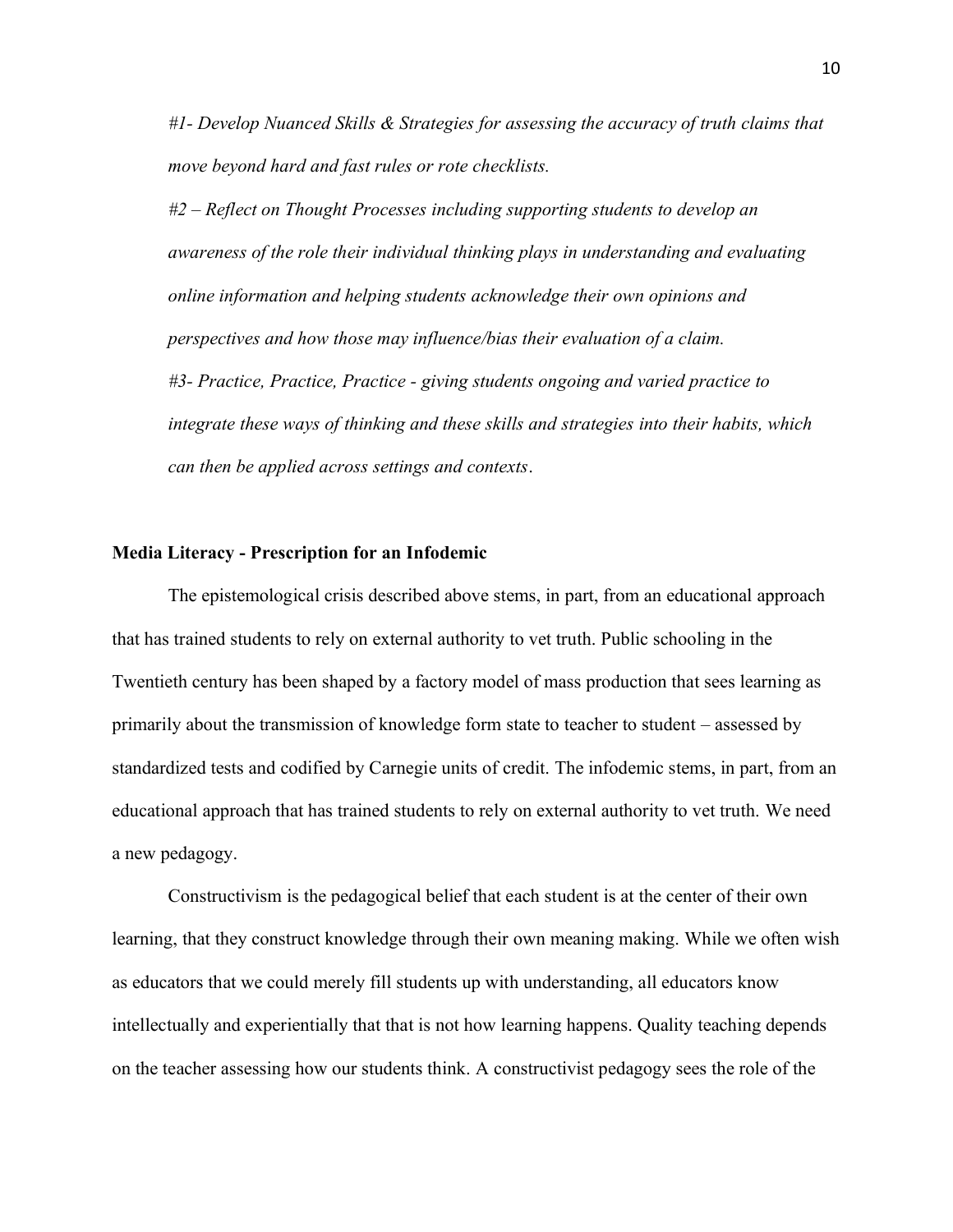classroom teacher as an orchestrator of collective and individual learning through facilitating interactions, organizing activities, providing resources, asking questions and sharing information. Constructivist pedagogy imbues each student with the authority and responsibility for their own education.

While there are many forms of media literacy, the approach presented here operates from the premise that students need to be the drivers of their own learning. Approaches that are merely designed to fill students up with knowledge or skills will fall short of enabling autonomous critical thinking. For students to be prepared to think in sophisticated, flexible and nuanced ways about the media messages that will be coming in the next iteration of "the news" – we need to give them practice, practice, practice in complex, rigorous, creative and independent thinking. Of course, this needs to be developmentally appropriate but that does not mean simple, easy, concrete and scripted. It must include each student's genuine engagement with inquiry, curiosity, creativity and self-reflection.

For the last 25 years Project Look Sharp, a media literacy initiative at at Ithaca College, has developed an approach to media literacy that uses a constructivist pedagogy to teach for authentic democratic citizenship while addressing the practical concerns of the classroom today. Educators are overwhelmed with continually expanding mandates for teaching more knowledge and skills, and for addressing a huge range of important social concerns such as equity, trauma, and anxiety. Media literacy (or digital literacy or information literacy) can easily become one more unfunded mandate to be tagged onto the already overloaded curriculum. To address the imperatives of our social and pedagogical crisis, media literacy can enable teachers to more effectively address the core curriculum, reaching *all* students in compassionate, student-centered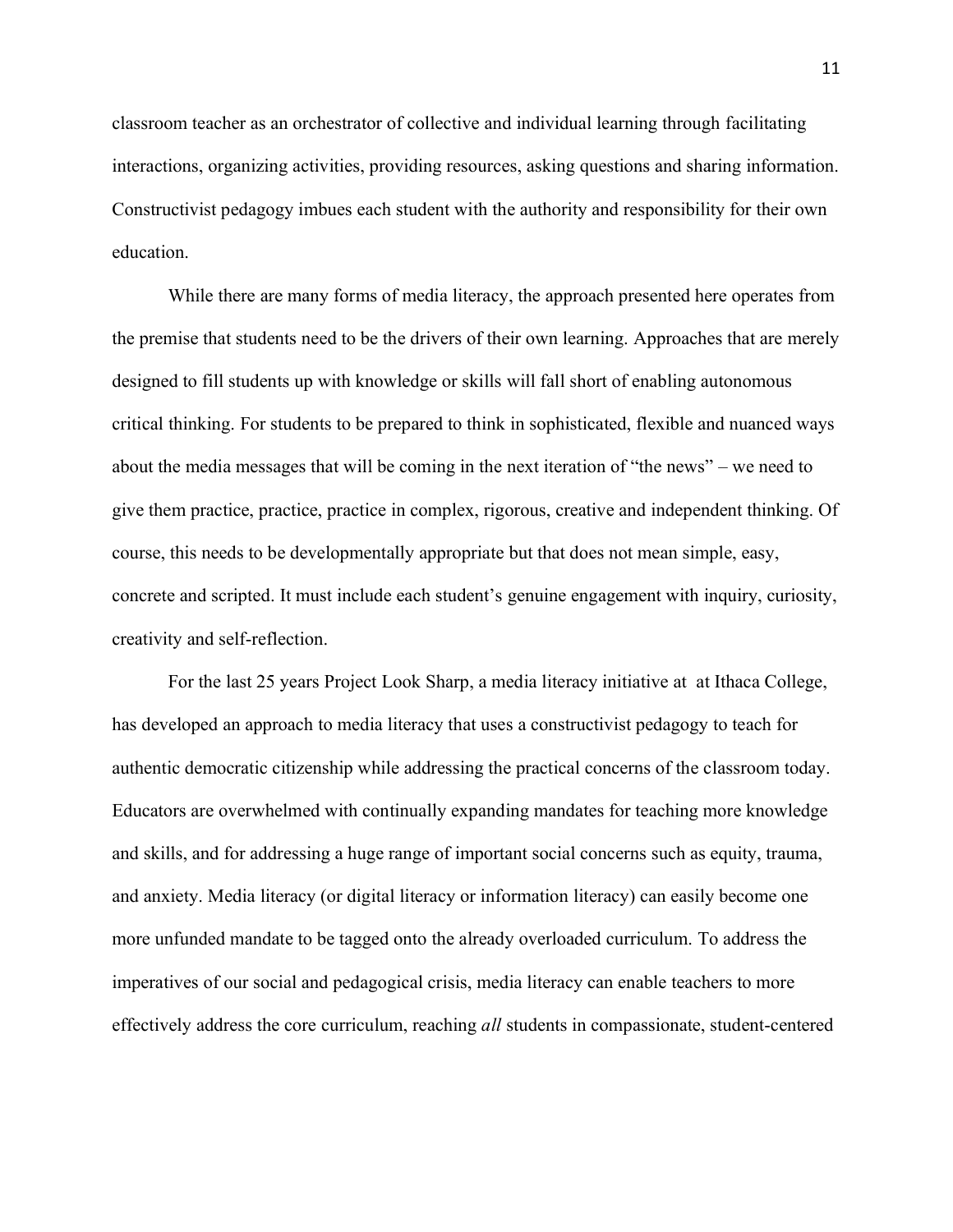and creative ways. To address these concerns, Project Look Sharp has developed a classroom approach to media literacy that is…

- *Student-Centered,* using an inquiry-based methodology that honors student thinking
- *Transformative* for educators, provoking a shift from didactic to constructivist teaching
- *Applicable* to the practical concerns and limitations that teachers encounter daily
- *Curriculum-Driven* by the core outcomes/standards in each discipline
- *Adaptable* to different levels, content, types of learners and teaching contexts
- *Engaging* for all students but particularly students marginalized by traditional approaches
- *Habitual*, motivating students to continually use media literacy in their lived experience
- *Metacognitive*, prompting students to continually reflect on their own thinking
- *Creative*, immersing students in meaningful issues from the personal to the global
- *Radical* in addressing power and enabling a different vision for the future
- *Empowering* through literacy, enabling students to read and write their worlds

# **Constructivist Media Decoding**

Constructivist Media Decoding (CMD) is the process of leading a class through the collective analysis of any media document(s) – such as a website, book cover, video clip, painting, tweet, map, photograph, or song – using curriculum-driven questioning. In contrast to media analysis provided by an authority (i.e. teacher, author or film), CMD is centered on the knowledge, analysis and evaluation provided by the students. The teacher facilitates the CMD by probing student interpretations of a media document so that students develop and share key understandings. Unlike the more open ended Visual Thinking System (VTS) approach, CMD is curriculum driven. While the students provide their original analysis, the teacher provides the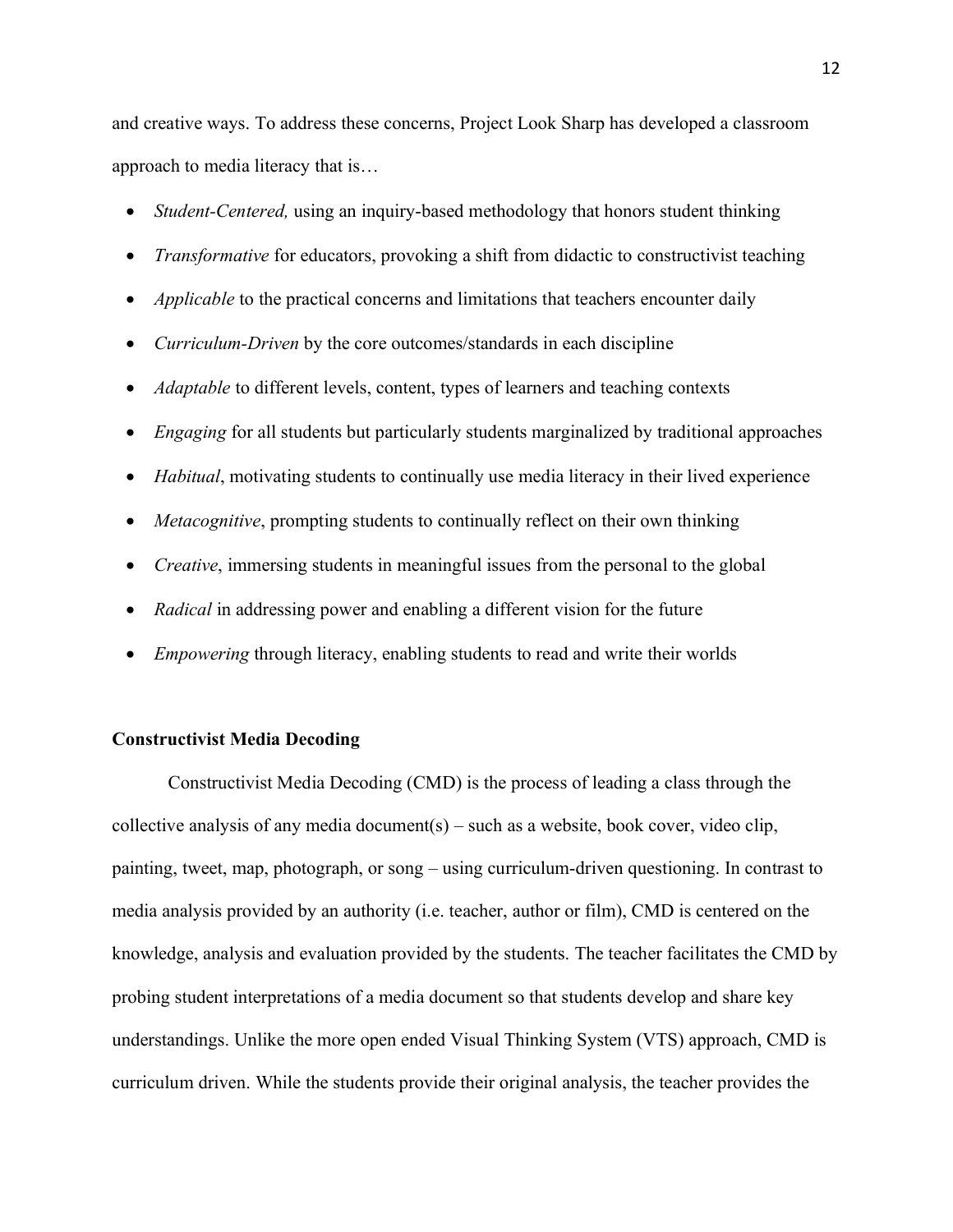media document along with the questions and probes to address specific objectives. To see short annotated video demonstrations of the CMD process go to [www.projectlooksharp.org](http://www.projectlooksharp.org/) > *Professional Development* > *Our Approach* > *Demonstration Videos*.

This approach enables teachers to repurpose all types of engaging media documents to teach subject area content and objectives teaching media literacy and critical thinking skills. This is fundamentally a literacy process – learning to decode the myriad forms of communication that dominate modern society. But the process is also practical and applicable to all levels and all subjects. A teacher can use CMD periodically or every day. It can be used as a hook for a new unit, as a prompt for a broader discussion, as a means of teaching new content, as a platform for students to apply knowledge, as a catalyst for deep conversations, to facilitate discussion of a controversial issue, as a review of content, or as an assessment of skills and knowledge.

The constructivist process puts students at the center of critical thinking – which is not always comfortable for students. It is more cognitively demanding and intellectually rigorous than listening to someone's else's analysis. But it is typically more engaging for students than traditional methodologies of presentation, developing an expectation in the class that each student needs to be consistently prepared to offer their thoughts and feelings. And, it is fun and engaging for students to listen to their peers analyze and evaluate rich media documents. This process is often particularly successful with students who are alienated by traditional classroom methodologies. When done well, students with disabilities, students who speak English as a second language, and students whose perspectives and voices are often marginalized can fully participate.

# --- insert as BOX ---

High School Students Commenting on the Process of Constructivist Media Decoding: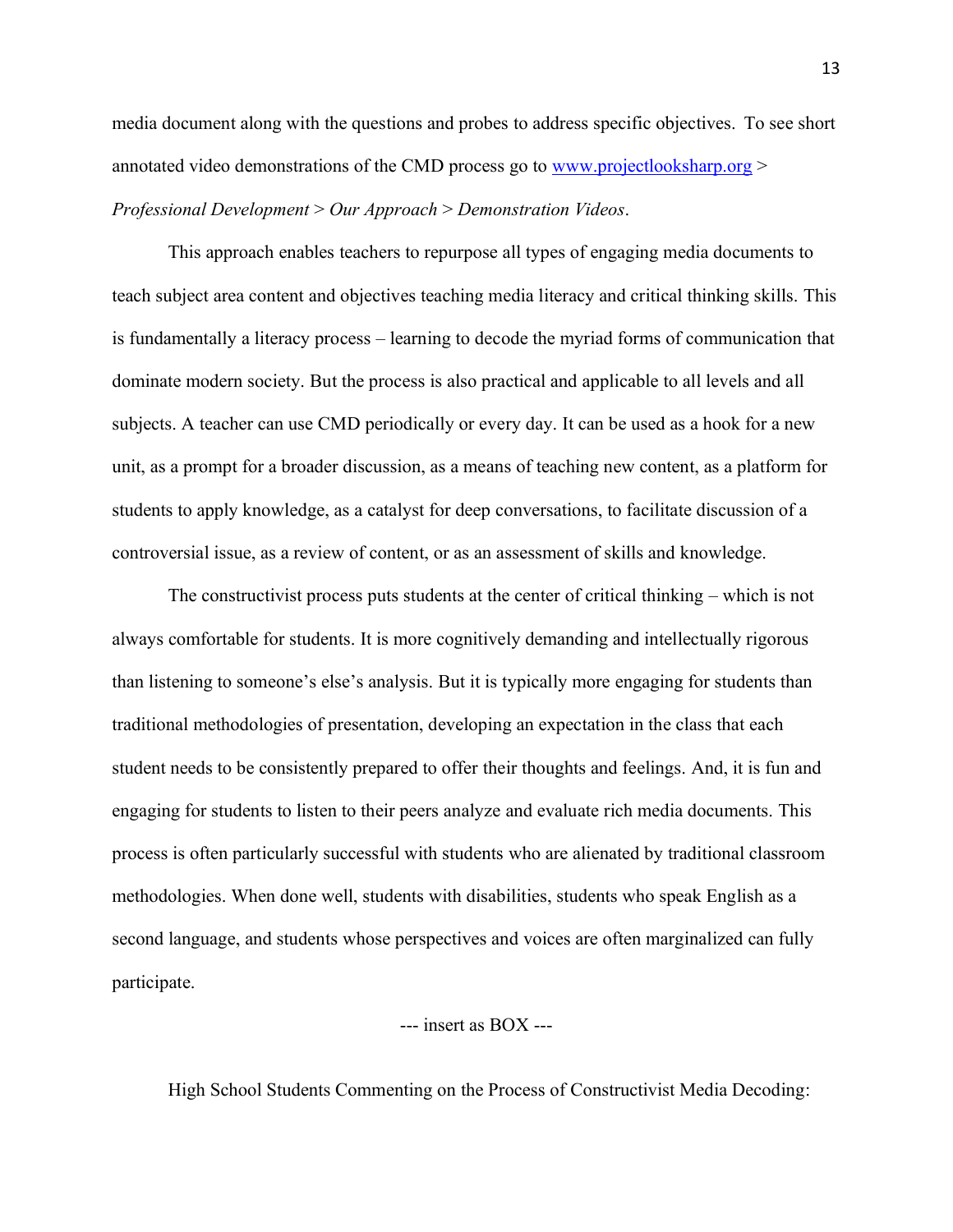Gabe: Media literacy is different than other forms of teaching because its literally like teaching you how to learn.

Yara: I never knew how curious of a person I was in my own learning or how interested I was in things I never thought I would be interested in until I started looking at it through different mediums.

David: It's helped me learn because I can hear other people's opinions and maybe I can make connections with it or agree or disagree so it helps me have more of an open mind. Rosie: It doesn't feel like the teacher is just giving you the information it feels like they are helping you to figure it out for yourself.

Eric: When I'm doing research projects now I'm going to look at the biases first and because most of the time students just go straight to the internet and the first thing that pops up in your Google search is the one that you use but now I think that I'm going to have to really analyze it and understand the bias and then get another point of view. Vanessa: Media literacy has made me realize that there's a lot of perspectives and just because they disagree doesn't mean that one is wrong or right.

Izzy: At other schools it's more like, here's a textbook this is true, and at our school we really learn how to even question what we're being taught.

Gabe: It just changes the way I look at things, everything, not even just TV, computer, iPod, it changes the way my eyes work pretty much, it teaches me how to learn in a sense because its teaching me how to watch and how to look, keep a mindful eye and how to be aware.

To see a short video of these students and others go to [www.projectlooksharp.org](http://www.projectlooksharp.org/) and scroll down to the video: *High School Students Speak About Media Literacy.*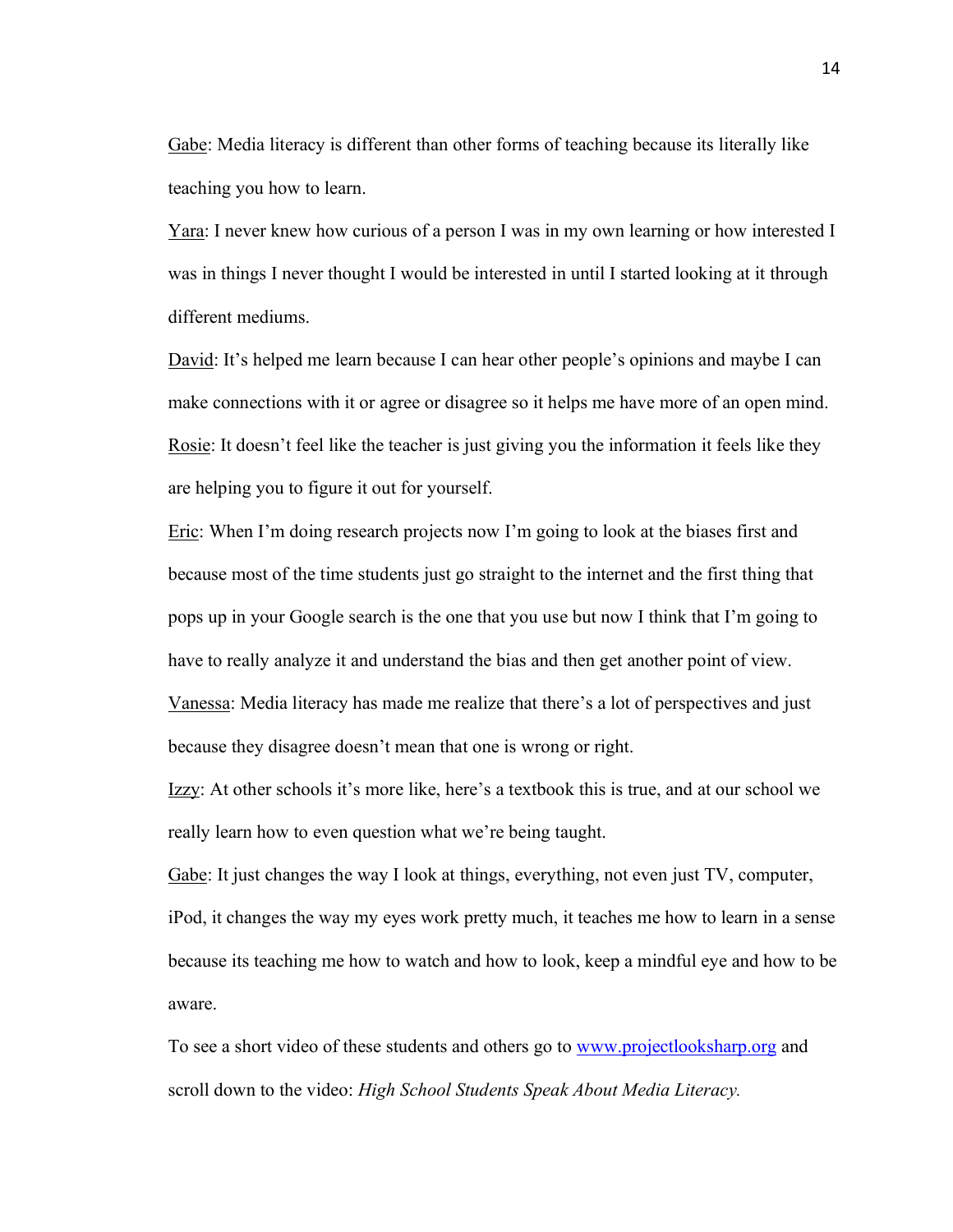Teaching students some concrete strategies for identifying misinformation in digital media – such as lateral searching and the CRAAP test – is important, as are specific classes and units focused on media literacy. But, they are unlikely to develop life-long habits of media literacy for all students. We would not be content with "reading" being delivered only in a onesemester class or "writing" limited to an 11<sup>th</sup> grade elective. Like traditional print literacy, the habits of questioning the constructed nature of media messages (others and one's own) needs to be continually reinforced and built upon. For this to happen in a comprehensive way, in more than a few committed classrooms, media literacy must support the core curriculum in substantial and meaningful ways.

Habits of critical thinking about all media can be incorporated into the core curriculum by teachers using media as the primary texts for teaching both content and analysis, through teachers using their primary texts as platforms for media analysis, and by teachers enabling students to use multiple media forms for communication, reflection and assessment. Students will become life-long learners when they continually ask questions about any media message: *Who produced this and for what purpose? How do I know the information and the source is credible? What was included, what was left out? Who might benefit from this message and who might be harmed by it?* (Project Look Sharp, 2020).

In addition to questioning the media messages themselves, it is equally important for students to learn to reflect on their own interpretations: *How and why do I see this message differently than others? How do my biases and my identity influence my interpretations of this message and the credibility of the source? What do I learn about myself from my*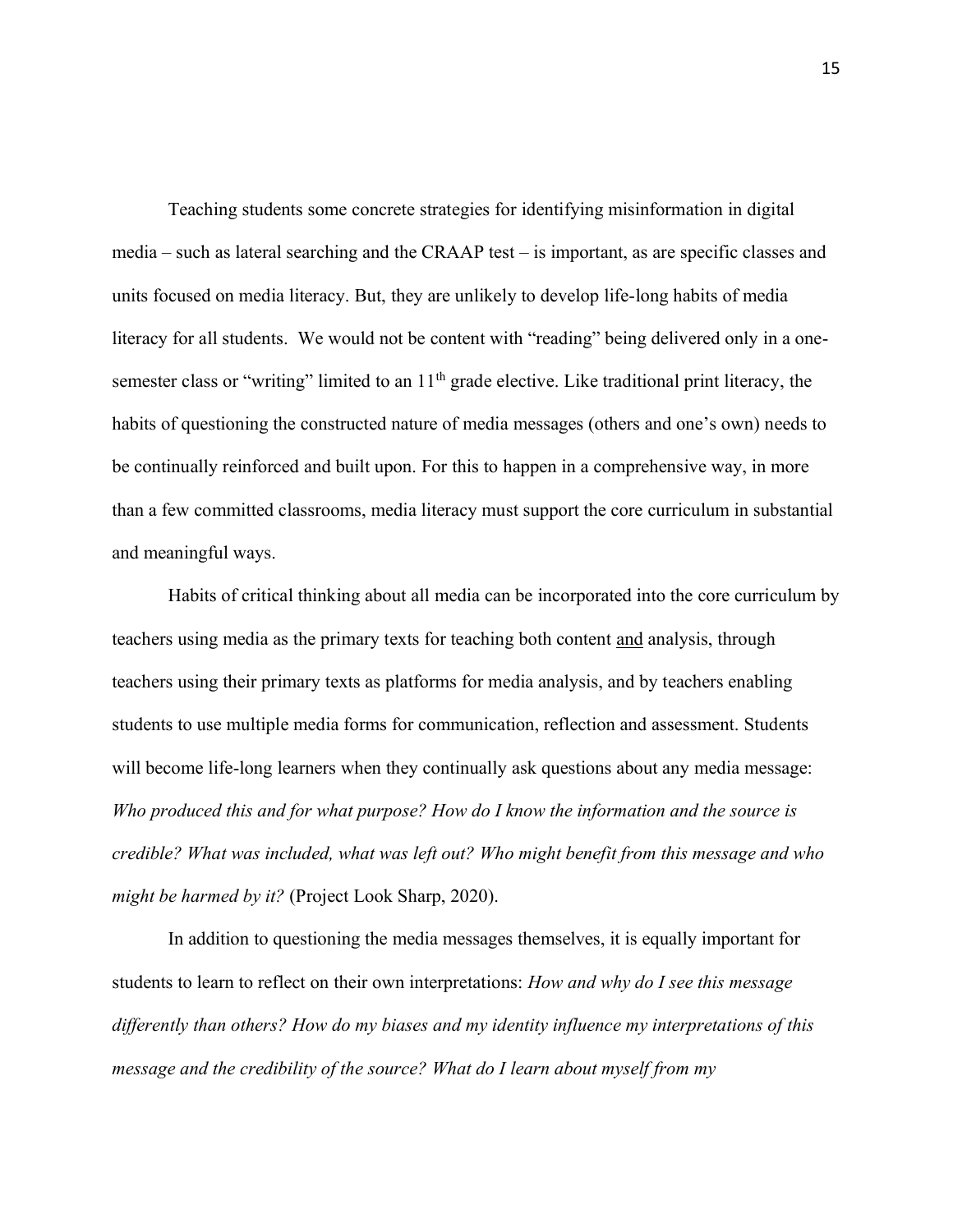*interpretations?* While there are currently few standards in math, science, ELA and social studies that specifically promote this type of metacognition, media literacy provides a methodology for integrating student self-reflection about their own meaning making into the teaching of core content.

One additional difference between Constructivist Media Decoding and many other media, information and news literacy methodologies is that it shifts the power dynamic between students and teachers. If we are expecting our students to become autonomous thinkers capable of – in the words of Brazilian educator/philosopher Paulo Freire (1964) – *transforming the world,* we need to shift the center of authority to the student. Students need to become their own intellectual architects and workers - building, deconstructing and rebuilding their own understandings. This does not happen when teachers, and the sources of knowledge they bring to the classroom carry all the authority. This is not to say that the teacher should never share their knowledge or their perspective - it can be dishonest and patronizing to always withhold one's point of view from students. But, students must trust that the primary role of the teacher is to help them develop their own rigorous, reflective and independent thinking.

Finally, teachers need the materials and resources for integrating CMD into their teaching. They do not have the time to continually find the engaging media documents or the experience to identify the media literacy questions that can link content knowledge and critical thinking. For more than two decades Project Look Sharp has been developing a collection of more than 500 free lessons for integrating the teaching of core content and media literacy skills, searchable by keyword, subject area, grade level and standards.

To truly address the coronavirus infodemic and the broader social and political crisis that threatens civil society, educators need resources, methodologies and a pedagogy that will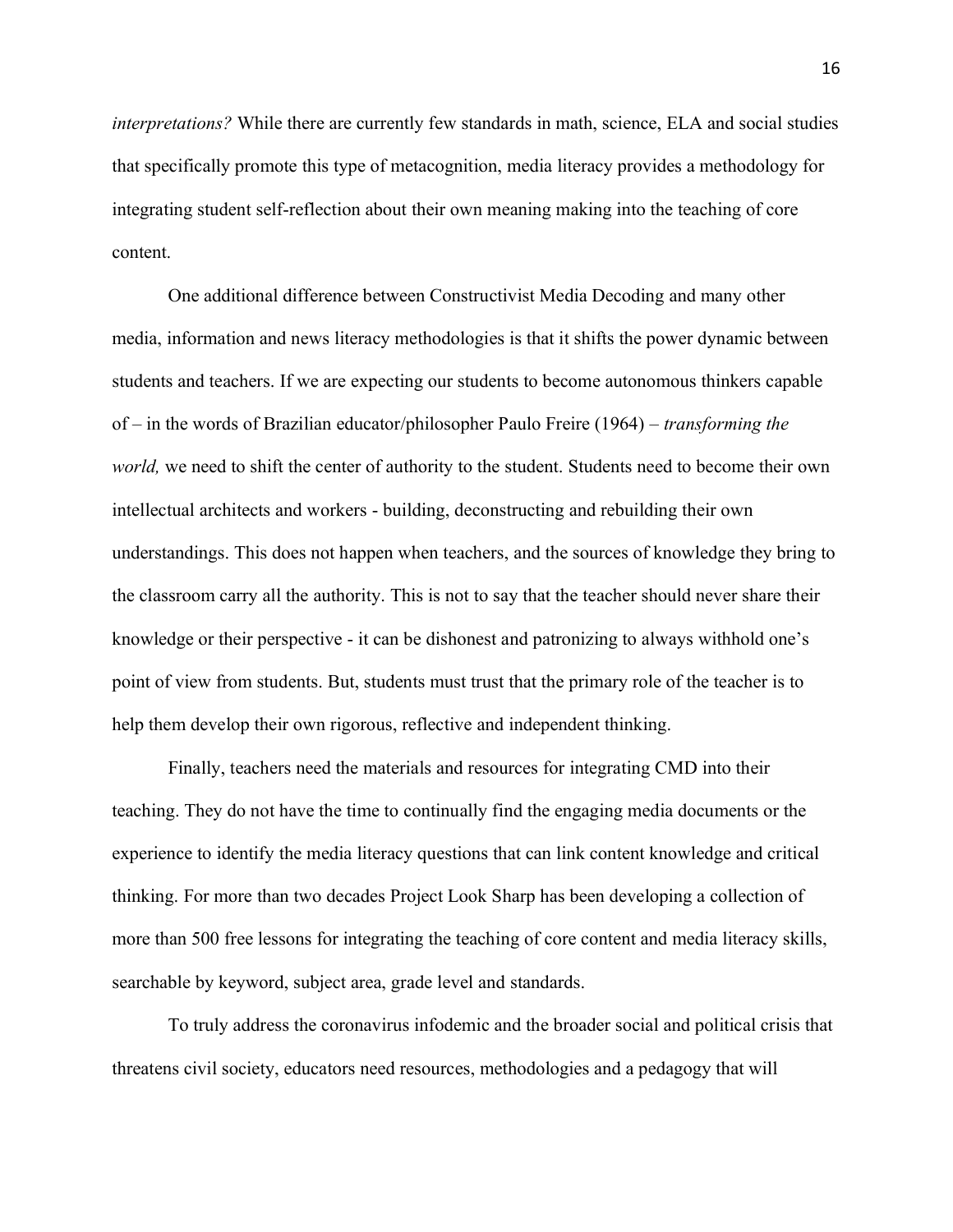empower our students to seek truth throughout their lives. Freire proposed that authentic literacy is fundamentally a process of liberation – that learning to decode the world is an essential part of what it means to be fully human (Freire, 1964). In the  $21<sup>st</sup>$  century, the ability to thoughtfully decode and create media messages is a certainly a cornerstone of civic participation. In today's hypermediated information culture, a constructivist methodology of media literacy incorporated across the curriculum is a pre-requisite for authentic democracy. Now we need it to go viral.

## REFERENCES

Breakstone J., McGrew S., Smith M., Ortega T., and Wineburg S., (September 2018) *Social Education*

Chang, J., Lefferman, J., Pedersen, C., & Martz, G. (2016, November 29). When fake news stories make real news headlines. *ABC News, Nightline.*

Dilanian, K., Kube, C., & Lee, C. E. (2020, May 4). Did the coronavirus really escape from a Chinese lab? Here's what we know. *NBC News*. Retrieved from [https://www.nbcnews.com/politics/national-security/did-coronavirus-really-escape-chinese-lab](https://www.nbcnews.com/politics/national-security/did-coronavirus-really-escape-chinese-lab-here-s-what-we-n1199531)[here-s-what-we-n1199531](https://www.nbcnews.com/politics/national-security/did-coronavirus-really-escape-chinese-lab-here-s-what-we-n1199531)

Freire, P. (1968). *Pedagogy of the oppressed*. Seabury Press.

Jackson, B., & Hall Jamieson, K. (2007). *un-Spun: Finding facts in a world of [disinformation].* New York: Random House.

Jurkowitz, M., & Mitchell, A. (2020, April 1). *Cable TV and COVID-19: How Americans perceive the outbreak and view media coverage differ by main news source.* Pew Research Center. Retrieved from [https://www.journalism.org/2020/04/01/cable-tv-and-covid-19- how](https://www.journalism.org/2020/04/01/cable-tv-and-covid-19-%20%20%20%20how-americans-perceive-the-outbreak-and-view-media-coverage-differ-by-main-news-source/)[americans-perceive-the-outbreak-and-view-media-coverage-differ-by-main-news-source/\)](https://www.journalism.org/2020/04/01/cable-tv-and-covid-19-%20%20%20%20how-americans-perceive-the-outbreak-and-view-media-coverage-differ-by-main-news-source/).

Kahne, J., & Bowyer, B. (2017). Educating for Democracy in a Partisan Age: Confronting the Challenges of Motivated Reasoning and Misinformation. *American Educational Research Journal, 54,* 3-34.

Kahne, J., & Hodgin, E. (2018). Misinformation in the information age: What teachers can do to support students. *Social Education, 82(4),* 208-211, 214.

Klein, E. (2020). *Why we're polarized.* London: Avid Reader Press, Simon & Schuster.